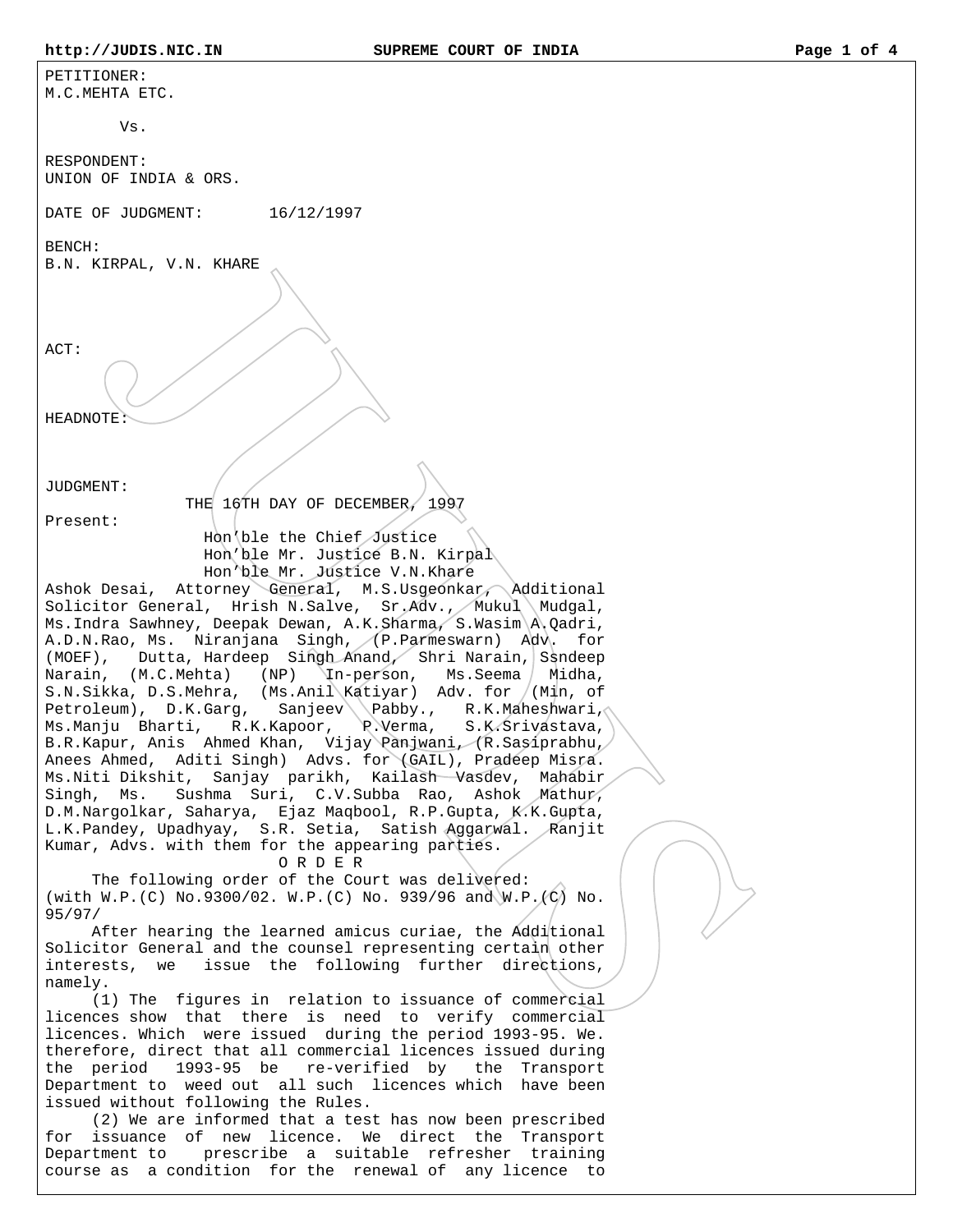drive a heavy vehicle.

 (3) The grantees of a permit cannot (without express prior permission). Under the provisions of the Motor Vehicles Act either transfer his permit or to allow some other person to operate a vehicle on this permit. Any such use of permits which really constitutes a trading in permits is a patent violation of the Motor Vehicles Act and the Rules and would render the permit liable to cancellation, apart from other legal consequences. We direct the authorities not to renew any permit which has been or is being used by any person other than the original grantee, without the express prior permission of the grantee.

 (4) We direct the Civic Authorities to take necessary steps to remove immediately all encroachments-temporary or permanent - on roads and payments. Which affect the smooth flow of traffic or obstruct the way of pedestrians. Stay cattle and other similar obstructions would also have to be similarly dealt with.

(5) The need for safety of school children travelling in buses requires that such buses be fitted with doors that can be shut. We. therefore, direct that on or after 31st January, 1998. no bus shall be used by an educational institution unless it is fitted with doors which can be closed. No educational institutions shall, after the said date, use a bus if it has an open door.

(6) Similarly,  $\int$ it is essential that, in addition to a driver, there is another qualified person in the bus can attend to the children travelling in the bus. Rule 17 of the Motor Vehicles Rules. 1993 stipulates qualifications. duties and functions or a Conductor. It would be in the interest of safety to require the presence of a qualified conductor on board every bus that is being used by an educational institution. we are told that at present there is a paucity of trained conductors. We, therefore, direct that on or after 30th April, 1998. no bus used by or in the service of an educational institution shall be permitted to operate without a operate without a qualified conductor being present at all times. a

(7) We are also informed that some schools have Voluntarily requested the parents of their wards to accompany buses so as to ensure that the drivers drive safely and the lives of the children are not out in jeopardy. we commend this action, and direct the education Department to ask all schools including Government and Municipal schools to evolve a similar arrangement as far as possible, so as to ensure that in each bus there is at least one parent present who would be able to oversee the conduct of the driver. This step would do a long way in ensuring that the directions given as well as other safety measures given as well as other safety measures prescribed are complied with in letter and spirit and that the driver drives carefully.

(8) One of the problems, which was been brought to our notice, is the overgrowing of buses. After hearing the views of the Transport Department as well as the Delhi Police (Traffic Wing), we feel it appropriate to direct, that no bus belongings to of in use of any educational institution, shall seat children in excess of 1.5 times its registered seating capacity. Similarly, other modes of public transport, such as TSRs, taxis and other vehicles used for transporting the students of an educational institution should not be permitted to carry children more than 1.5 times they registered seating capacity.

 (9) One of the major pollutants identified in the various affidavits as well asa in the latest Status Report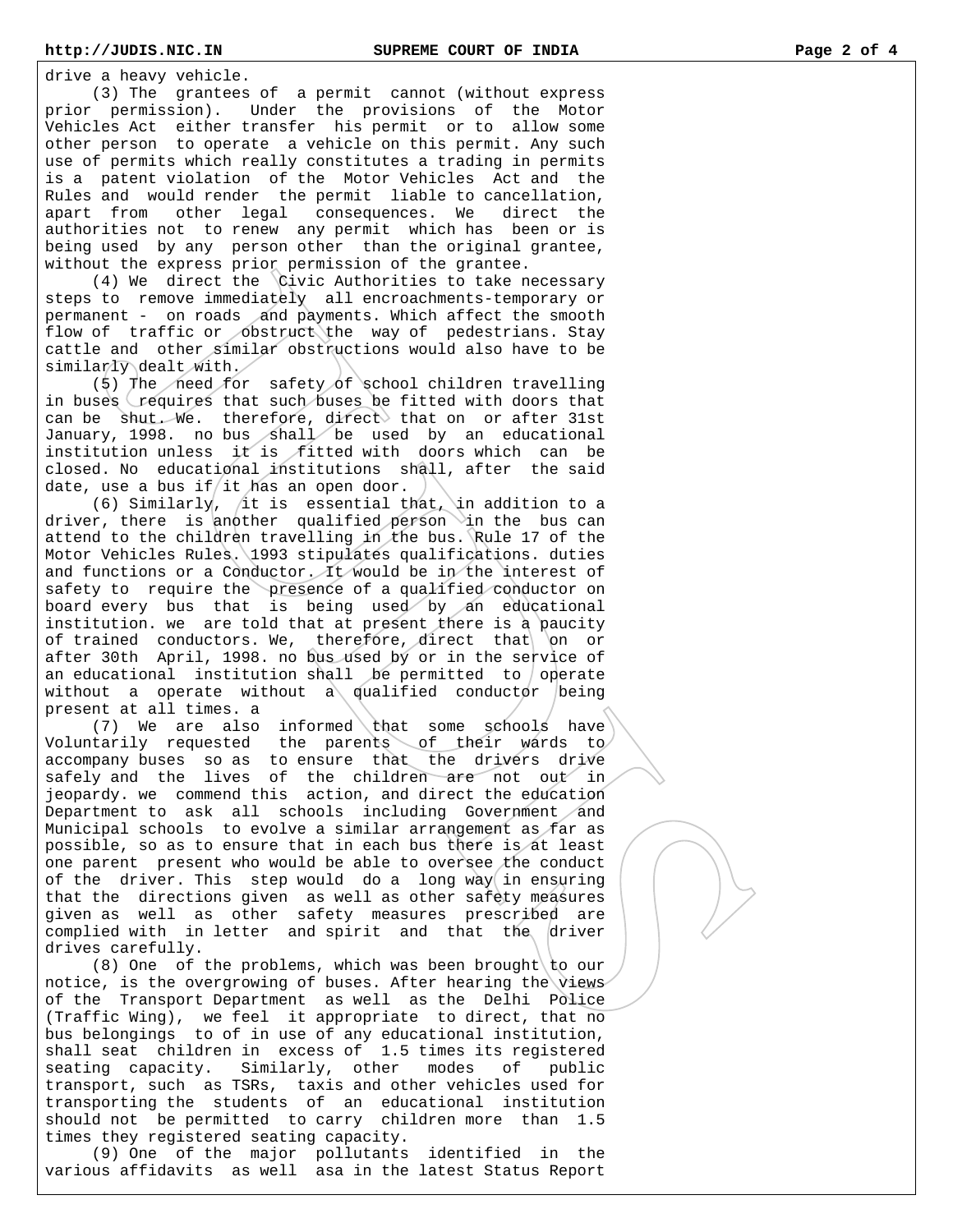filed by the Government, is the TSR (two seater rickshaw using a two stroke engine). We are further informed that although the existing figures of registered TSRs as per the records, is approximately 83,000: the actual number in use is far lesser since some of these permits have bot been cancelled although the vehicles have been scrapped. It would be in the interest of the environment. to freeze the number of TSRs for the present at the level at which they are actually in use in the city. We. therefore direct that there would be no grant of fresh permits in respect of the TSR. save and except by way of replacement of an existing working TSR with a new one.

 (10) We direct the police Commissioner to frame  $approx$   $=$   $\frac{1}{2}$   $\frac{1}{2}$   $\frac{1}{2}$   $\frac{1}{2}$   $\frac{1}{2}$   $\frac{1}{2}$   $\frac{1}{2}$   $\frac{1}{2}$   $\frac{1}{2}$   $\frac{1}{2}$   $\frac{1}{2}$   $\frac{1}{2}$   $\frac{1}{2}$   $\frac{1}{2}$   $\frac{1}{2}$   $\frac{1}{2}$   $\frac{1}{2}$   $\frac{1}{2}$   $\frac{1}{2}$   $\frac{1}{2}$   $\frac{1}{2}$   $\frac$ religious. Political or otherwise - which tend to obstruct the flow of traffic. These guidelines should be in conformity with the rights of the users of the roads and the exercise of fundamental freedom of other citizens indicated by this Court in this judgment in Communist Party of India ((M) vs. Bharat Kumar and Others. JT 1997 (9) SC 101.

 (11) The Union of India is directed to file within two weeks the Action Plan for appointment of private persons to enforce traffic safety laws and confer upon such people suitable powers under the Cr.P.C. as well as under the Motor Vehicles Act. The Union of India would also file its response to the repeated suggestion made by the Traffic Police as well as the Transport Department for augmenting the uniformed force in the city.

(12) There are certain modifications called for in our earlier order dated 20th November, 1997, which we direct as hereunder:

 (1) In para A(a), add the following : "Requirement for installation of speed control devices would also not apply to vehicles operating on All India Tourist Permits issued by the Transport Department. NCT of Delhi".

(ii) In para  $A(f)$ . the sentence commencing "no bus" and ending with "educational institution" shall stand substituted with the following "

 "No bus belonging to or hired by an educational institution shall be driven by a driver who has - (a) Less than fives years of experience of driving heavy vehicles;

 (b) been challaned more than twice in a year in respect of offences of Jumping red fights. Improper or obstructive parking violating the stop line. violating the rule requiring driving within the bus lane. Violating restricting the overtaking. allowing unauthorised person to drive;

 (c) been challaned/charged even once for the offence of over speeding, drunken driving and driving dangerously or for the offences under Sections 279,337,338 and 304-A of the Indian Penal Code. All such drivers would be dressed in a distinctive uniform and all such buses shall carry a suitable